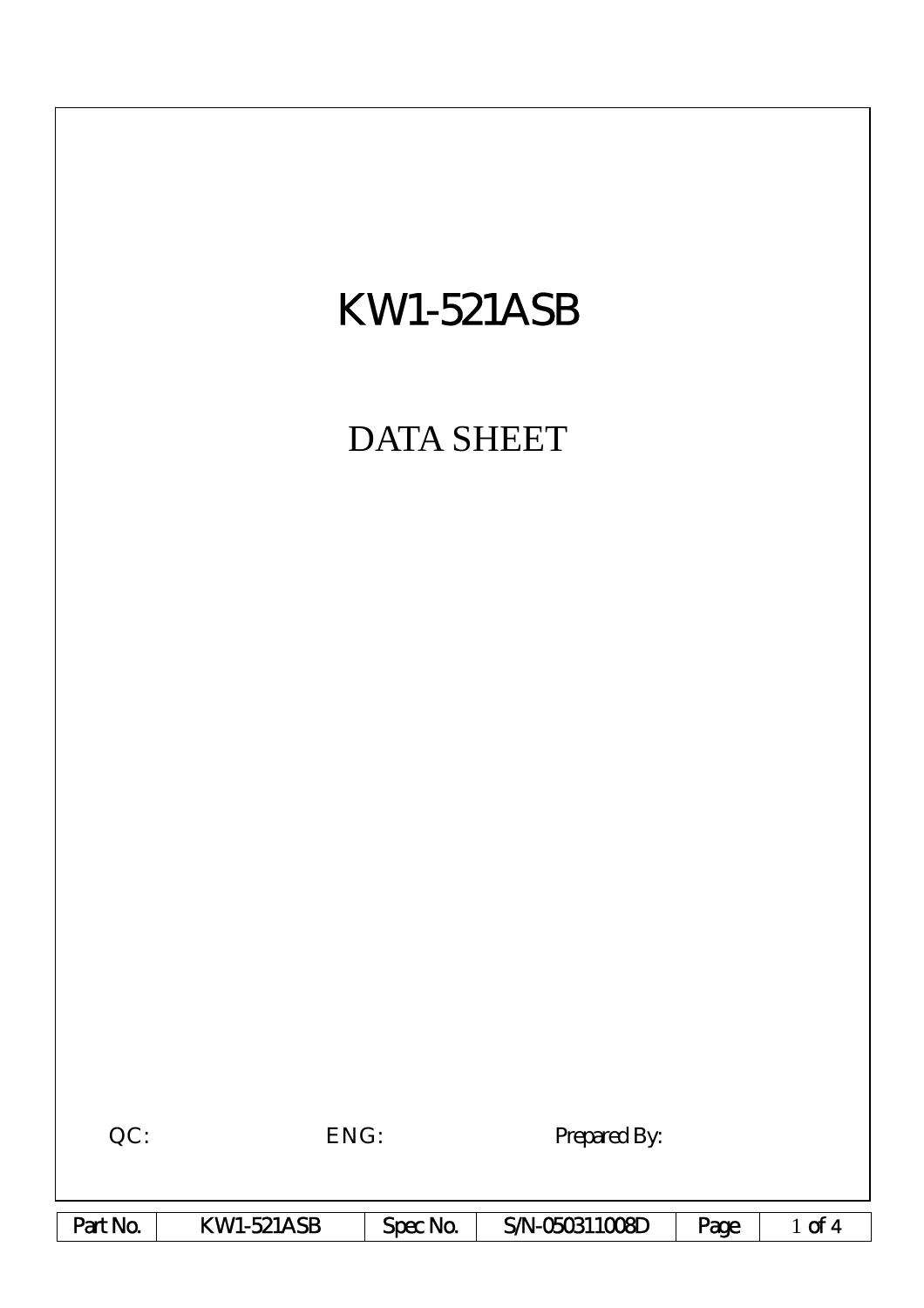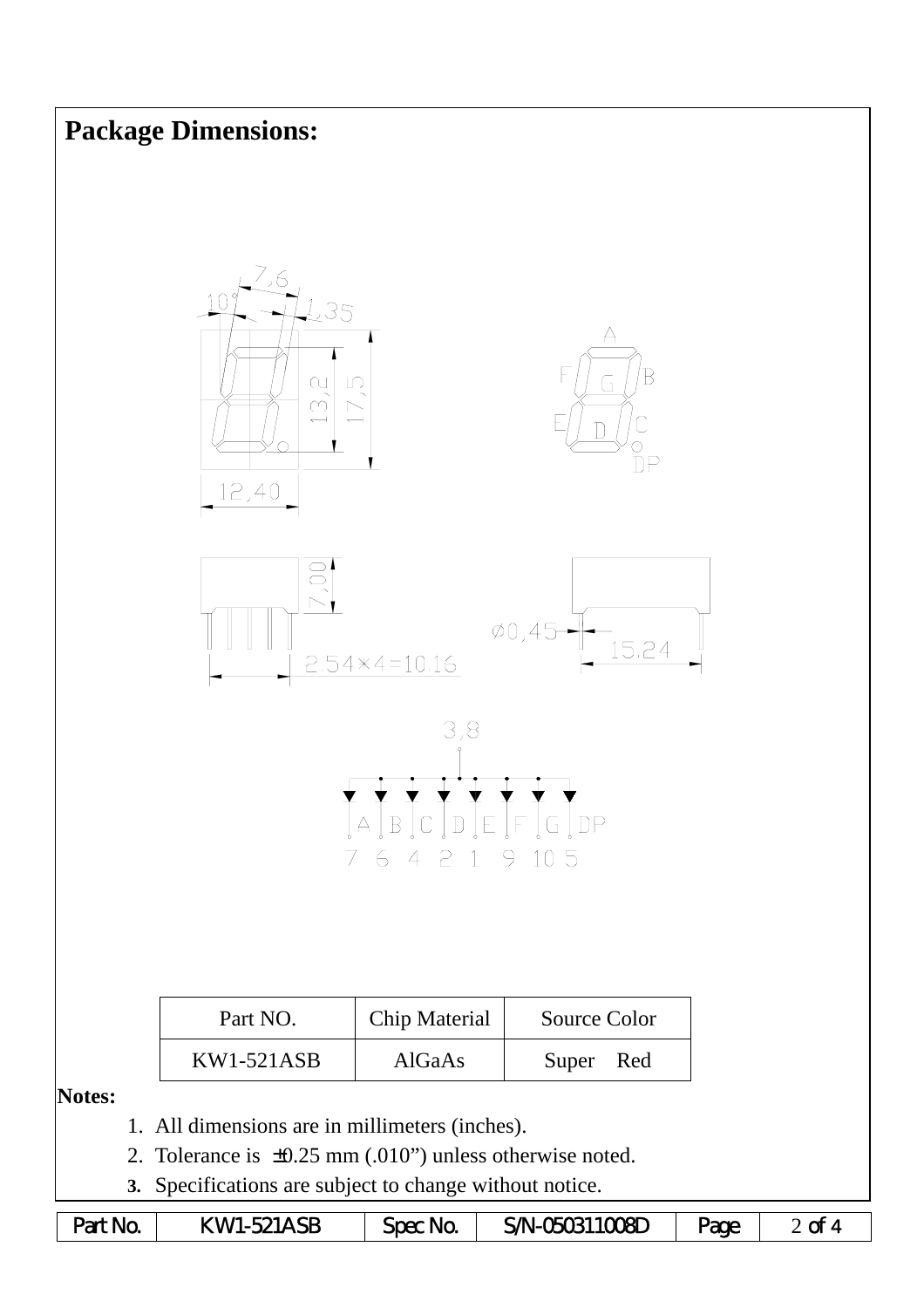| <b>Absolute Maximum Ratings at Ta=25</b>                            |            |               |  |  |  |  |  |
|---------------------------------------------------------------------|------------|---------------|--|--|--|--|--|
| Parameter                                                           | MAX.       | Unit          |  |  |  |  |  |
| Power Dissipation                                                   | 100        | mW            |  |  |  |  |  |
| Peak Forward Current<br>(1/10 Duty Cycle, 0 1ms Pulse Width)        | 100        | mA            |  |  |  |  |  |
| Continuous Forward Current                                          | 40         | mA            |  |  |  |  |  |
| Derating Linear From 50                                             | $\Omega$ 4 | mA/           |  |  |  |  |  |
| Reverse Voltage                                                     | 5          | $\mathbf{V}$  |  |  |  |  |  |
| <b>Operating Temperature Range</b>                                  | $-40$      | $to +80$      |  |  |  |  |  |
| Storage Temperature Range                                           | $-40$      | $to +80$      |  |  |  |  |  |
| Lead Soldering Temperature<br>$[1.6mm.03$ <sup>"</sup> ) From Body] | 260        | for 5 Seconds |  |  |  |  |  |

## **Electrical Optical Characteristics at Ta=25**℃

| Parameter                | Symbol      | Min    | Typ  | Max. | Unit    | <b>Test Condition</b> |  |
|--------------------------|-------------|--------|------|------|---------|-----------------------|--|
| Luninous Intensity       | $I_{v}$     | $\tau$ | 15   | 32   | mod     | $I = 20mA$ (Note 1)   |  |
| Peak Emission Wavelength | p           | 655    | 600  | 665  | m       | $I = 20mA$            |  |
| Spectral Line Half-Width |             | 19     | 24   | 29   | m       | $I = 20mA$            |  |
| Forward Voltage          | $V_{\rm f}$ | 1.6    | 1.85 | 24   | V       | $I = 20mA$            |  |
| Reverse Current          | $I_{R}$     |        |      | 100  | $\mu A$ | $V_R = 5V$            |  |

## Notes:

1. Luminous intensity is measured with a light sensor and filter combination that approximates the CIE eye-response curve.

| Part No. | <b>KW1-521ASB</b> | Spec No. | SAN-050311008D | Page |  |
|----------|-------------------|----------|----------------|------|--|
|----------|-------------------|----------|----------------|------|--|